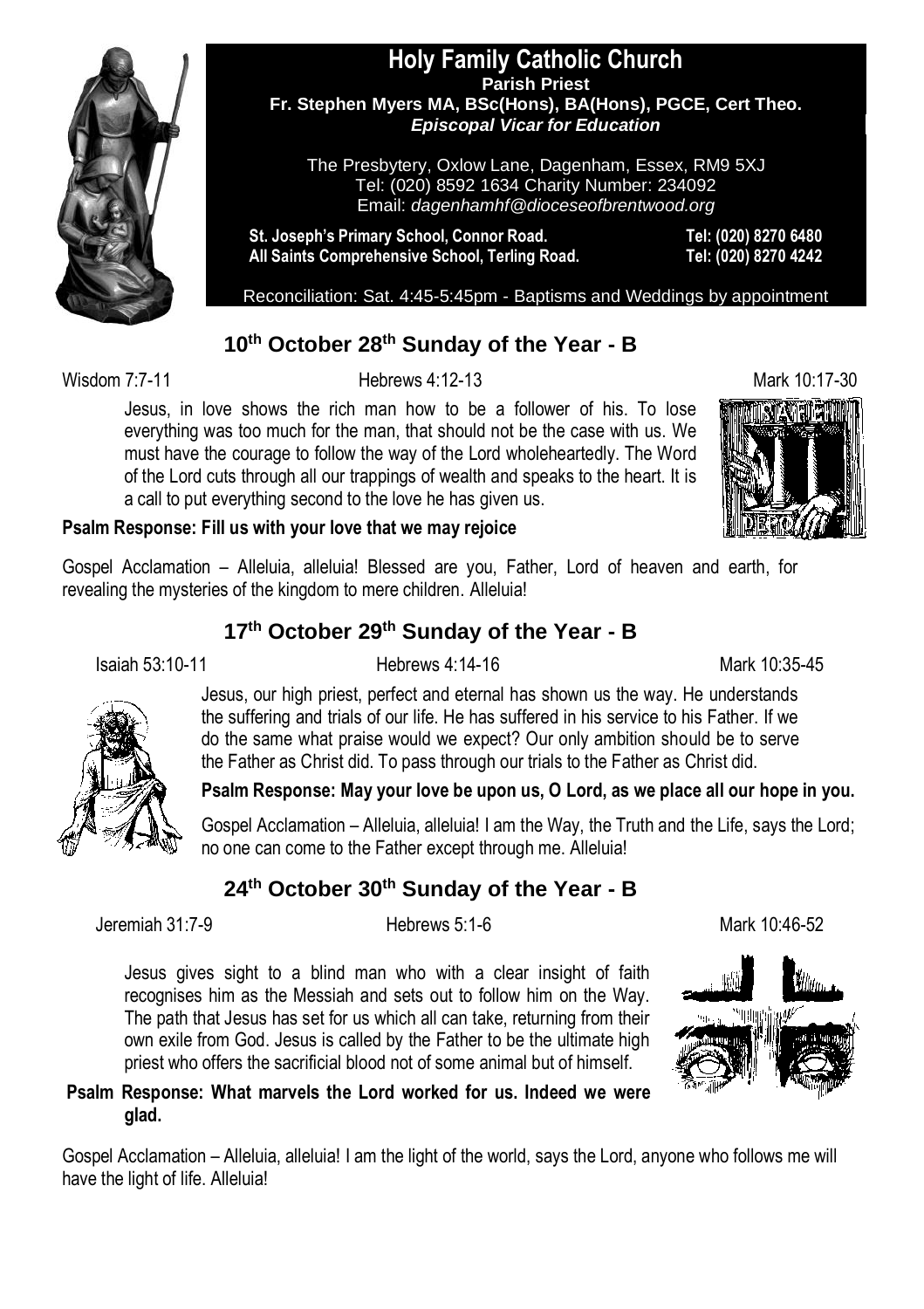## **Pastoral Letter for The launch of Brentwood Diocesan** *Laudato Si'*

Dear Brothers and Sisters in Christ,

In today's first reading, from the Book of Genesis, we heard about the creation of Eve, from the rib of Adam. In the Gospel Jesus tells us, "Let the little children come to me, and do not stop them, for it is to such as these that the Kingdom of God belongs."

These two images chime deeply with this pivotal moment in the life of our planet. God's creation was gifted to us in that same Book of Genesis. Adam and Eve are asked to "till" and "keep" the earth – to steward it, care for it, and cherish it. Yet as we consider the children in the Gospel, so precious in Jesus' sight, we have to ask ourselves what kind of world we are handing on to our children, and children yet unborn? This summer has seen wild fires raging in Southern Europe, traumatic flooding in India, Pakistan and America, and a devastating earthquake in Haiti. There can be no doubt that weather patterns are shifting, and it is the poorest people in the world who are often the ones that are suffering the most.

So how can we respond? Our faith roots us in a Biblical landscape full of natural images – lakes and mountains, fish and sheep, fig trees and olive groves, wheat and lambs. Pope Francis says, "The Lord was … in constant touch with nature, lending it an attention full of fondness and wonder." The Pope wrote those words in 2015, in a letter addressed to the whole world. It is called *Laudato Si'* and these are the first words of a prayer of St Francis of Assisi – they translate as, *Praise Be.*

"Praise Be to brother sun and sister moon," writes St Francis as he continues referring to all creation as brother and sister. In those simple words he reminds us that we are all inter-connected. St Thomas Aquinas, the great Philosopher and Theologian, said "In every living creature there is a trace of the Trinity." In *Laudato Si'* Pope Francis draws together these centuries of prayer and wisdom, and asks us urgently to "Listen to the Cry of the Earth, and the Cry of the Poor."

Now, in the autumn of 2021, we find ourselves at a moment which will define how human beings respond to the challenges of Climate Change. In less than a month world leaders gather in Glasgow, and the decisions they make will affect us all. So today you are receiving information about what the Diocese is doing, and what you are invited to do, as individuals and as a parish. As part of this, each of us are asked to make three personal pledges, three ways in which we will act differently. This is not just another environmental campaign; it is an integral part of our faith. In making your personal pledges – in working to heal the planet, and in striving for justice for the poorest people in the world – you are a living witness to Jesus Christ: do not be afraid to tell people why you are doing whatever you choose to do.

Let me now offer some very personal words. I have been deeply blessed in my life to explore mountains, often in Scotland. Mountains are part of the Biblical landscape, where they are places of encounter with God. For me, they are places where I see the immense scale, detail, force and wonder of God's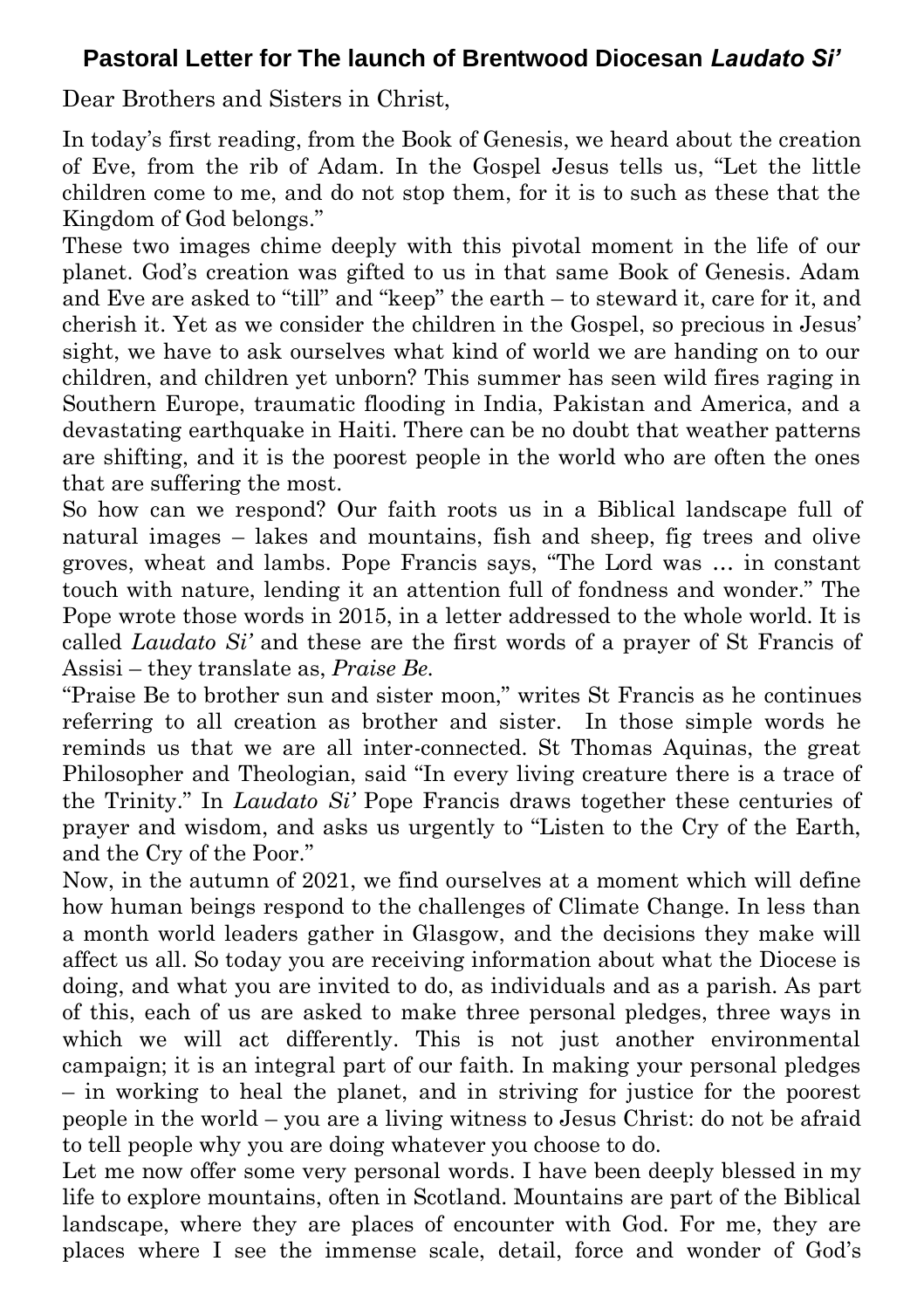creation. There are moments when I have savoured the stillness and peace of an unparalleled view from a mountain peak. I sense God, and such moments inspire me to pray. So as I see the destruction of God's creation due to the effects of climate change, I take the pledges that I make today very seriously. *I will be eating less meat; I will be walking more often; I will be praying much more regularly on the challenges to God's Creation and the urgent issues around climate change.*

Today, I am also mindful of my role as Shepherd of the Diocese. It is a feature of our Church that much good work can remain hidden. This weekend, unusually, we are shining a light on what we do, so that you know about it and can share it. For over thirty years Brentwood Diocese has firmly refused to invest in tobacco or weapons manufacturers, into addition to those who produce pornography, or those who make chemical products that go against our teaching that all life is sacred. Now we have added to this; in the last three months we have divested completely from companies that produce or trade fossil fuel. In 2018 we became an employer that pays the real living wage, lifting families from poverty. The electricity and gas used in almost all our Diocesan buildings now comes from renewable sources.

To reinforce these Diocesan actions, and our personal pledges, today I urgently encourage every school and parish to work towards the Cafod *LiveSimply* award; this will have a great effect across East London and Essex. The Diocese is full of natural beauty, and we can help to enhance that, creating new havens for wildlife, volunteering with local charities, and growing fruit and vegetables on our land. Personally, I am very pleased to be helping to lead work which will seriously examine our use of energy in the Diocese, most especially in our buildings, and you will hear more about that in your own parish during 2022.

In an interview, Mother Teresa, now a Saint of our Church, was once asked about how her work with the poorest people in Calcutta could possibly make a difference, as there were so many of them. She replied, "Is what I am doing to serve the poor just a drop in the ocean? Yes. It is. But many drops make a different ocean."

Our personal pledges are drops in the ocean – but there are, at least, over 45,000 committed Catholics in our Diocese. That's 135,000 pledges! Making sacrifices; listening to the cry of the earth and the cry of the poor. In this way, in the name of Jesus Christ, we can help to make a different ocean.

I ask you, with me, to offer it all in prayer:

"*Teach us afresh, Lord, to care for our common home in the way that you care for us Teach us afresh, Lord, to see 'a trace of the Trinity' in every part of creation Teach us afresh, Lord, the precious truth that each person we meet is a sister or brother of your Son, Jesus Christ*."

Yours in Christ and Mary, Bishop Alan Williams, sm

**Fr David**

Fr. David has been in contact to say how deeply touched he is by the generosity of the parish in their presentation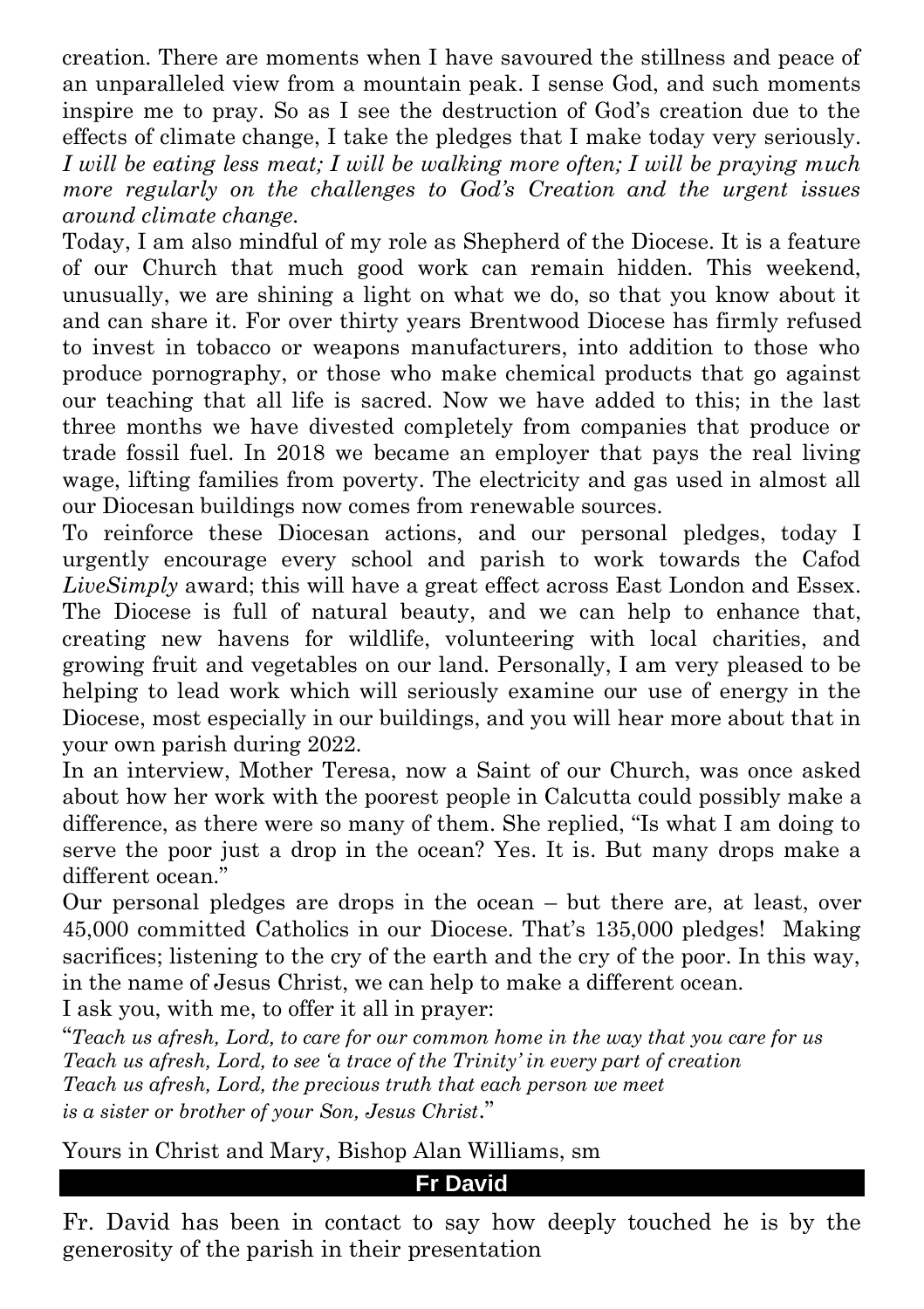### **We pray for the members of our parish community who are ill or unable to come to Mass especially:**

*Fr. John McKeon Doreen Hegharty Tom Coffey Mary Ware Oliver Ryan Pauline Egbunike Maureen Bushell Margaret Kiely John Connors Ibiron Ayool Myla Lebersidge Maureen Harvey Michael Harvey Mark Paton Olive Edgar Catherine Watkins Andy Gallagher Tony Leahy Mary Wallace Lucia Watson Dennis O'Flaherty Gabriella Byrne Danny O'Sullivan*

*May they experience the healing touch of Jesus*

# **Live Mass Streaming**

All church services are now live streamed. This can be accessed via the parish website on http://www.holyfamilychurchdagenham.org/mass-stream/ If you are sitting towards the front of the Church you may be visible.

# **Covid 19 – Contact Tracing**

After attending Mass/Private prayer can you please use the QR code displayed around the Church. You will need to download the NHS app on your phone. Alternatively you can use the link and complete the contract tracing form [https://www.holyfamilychurchdagenham.org/.](https://www.holyfamilychurchdagenham.org/) Thank you for your co-operation

# **Baptism Course 2021**

The next Baptism course will take place on  $10^{th}$ ,  $17^{th}$  and  $24^{th}$  November at 7:00pm. Please email the presbytery by 3rd November if you wish to take part.

# **November – Month of the Holy Souls**

Envelops are available at the back of the church to remember loves ones during the month of November. Please take one and put in it a list of any names that you would like to be remembered. Please return the envelopes by 15th October.

## **Sacramental preparation for Gypsy, Roma and Traveller Communities**

We are looking for volunteers who would be interested in helping children from GRT communities prepare for the sacraments of First Holy Communion and Confirmation. If you would like to find out more about this work we will be running two training sessions on Thursday, 14th October and Thursday, 21st October from 7.30pm to 8.30pm. If you would like more information please phone 01277 624891 or email billericay@dioceseofbrentwood.org.

## **Parish Food Bank**

Over the past few months there have been a number of meetings to discuss and plan the setting up of a Food Bank in our parish. We have received a grant to help start this very important venture, in recent weeks some members of the parish and the priests have visited other Food Banks to see how they minister to those in need. We have received a great deal of very helpful information that will inform our planning. As we move nearer to starting this we are asking the member so of the parish community to consider how they may help to set this up and keep it running. We will, of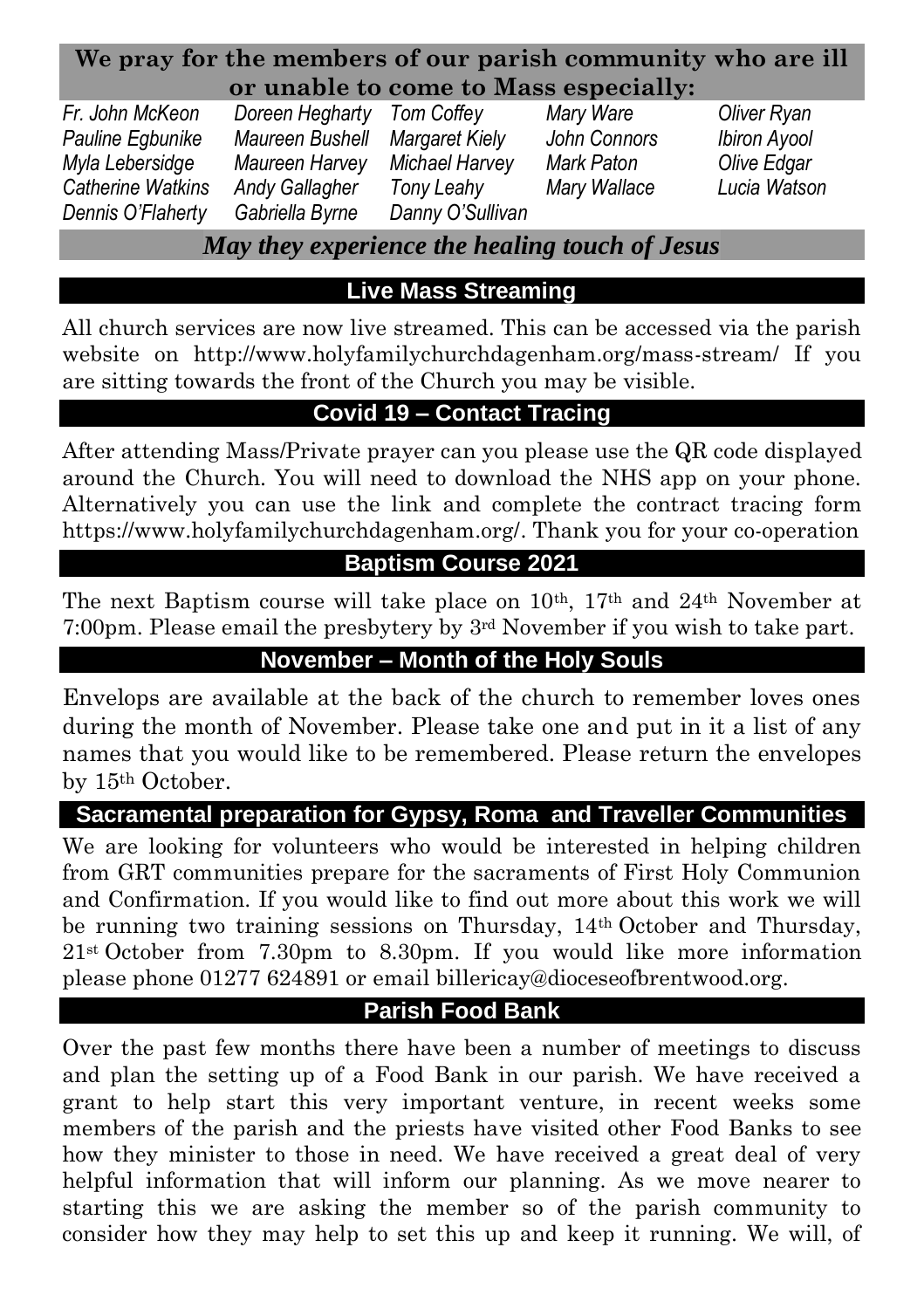course, be needing donations of food and other items but most importantly we will need a good number of people to help with the setting up and distribution of the food. At this moment in time we are looking at running the Food Bank of a Sunday after Mass. One reason for this is that as far as we know no other Food Bank is open on a Sunday.

We are now in a position to receive any food donations to get this project off the ground. We are in need of tinned products: Meat, fish, vegetables, soup, fruit, beans packet products: Cereals, biscuits, pasta, spaghetti, noodles, pulses If possible with at least 6 months shelf life indicated on the packaging. Items may be left at the back of the Church in the boxes provided.

### **BCYS Events**

As restrictions continue to ease we are able to start running events within the BCYS. Here are some 'save the dates' for your diaries, with more information coming nearer the time: For more information please see www.bcys.net

### **Youth Gather – 23rd October**

One day Youth Gather for Year 9 and above at Walsingham House at Abbotswick. There will be input from John Pridmore and Leila Bousbaa.

#### **Catechists Training and Resource Day – 6th November**

Being held at Sacred Heart of Mary School, the day will be an opportunity for Catechists to come together and receive input from different organisations including Caritas Brentwood and the BCYS.

### **Job Vacancy – Cook & Kitchen Supervisor**

We are looking to recruit a cook and kitchen supervisor at Walsingham House at Abbotswick (15 hours/week, 39 weeks Saturday 10:30am – 6:30pm; Sunday 10:00am – 1:30pm & Monday 10:00am – 1:30pm, with the potential for occasional overtime on weekdays), starting in January 2022. If you or any of your family and friends are interested in this role further information can found on our website, www.bcys.net/job-vacancycook or by emailing clairebailey@dioceseofbrentwood.org. The closing date is midday on 18th October 2021.

## **Missio - World Mission Sunday**

Sunday 24th October is World Mission Sunday, when the Holy Father invites all Catholics to contribute to a special collection for Missio, his charity for world mission. By supporting the Pope's charity, you will help missionaries who work alongside communities that are in need regardless of their background or belief, like Sister Veronica build peace in northern Nigeria and share the love of Christ or Sister Clara educate vulnerable young girls in India, giving them the skills to break free from exploitation and abuse. Please pray for the mission of the Church throughout the world which is 'to share God's love with all people' and please give what you can. There will be a second collection at Mass on 24th October. Alternatively, call 020 7821 9755 or visit www.missio.org.uk. to give a single gift, set up a Direct Debit and Gift Aid your donation.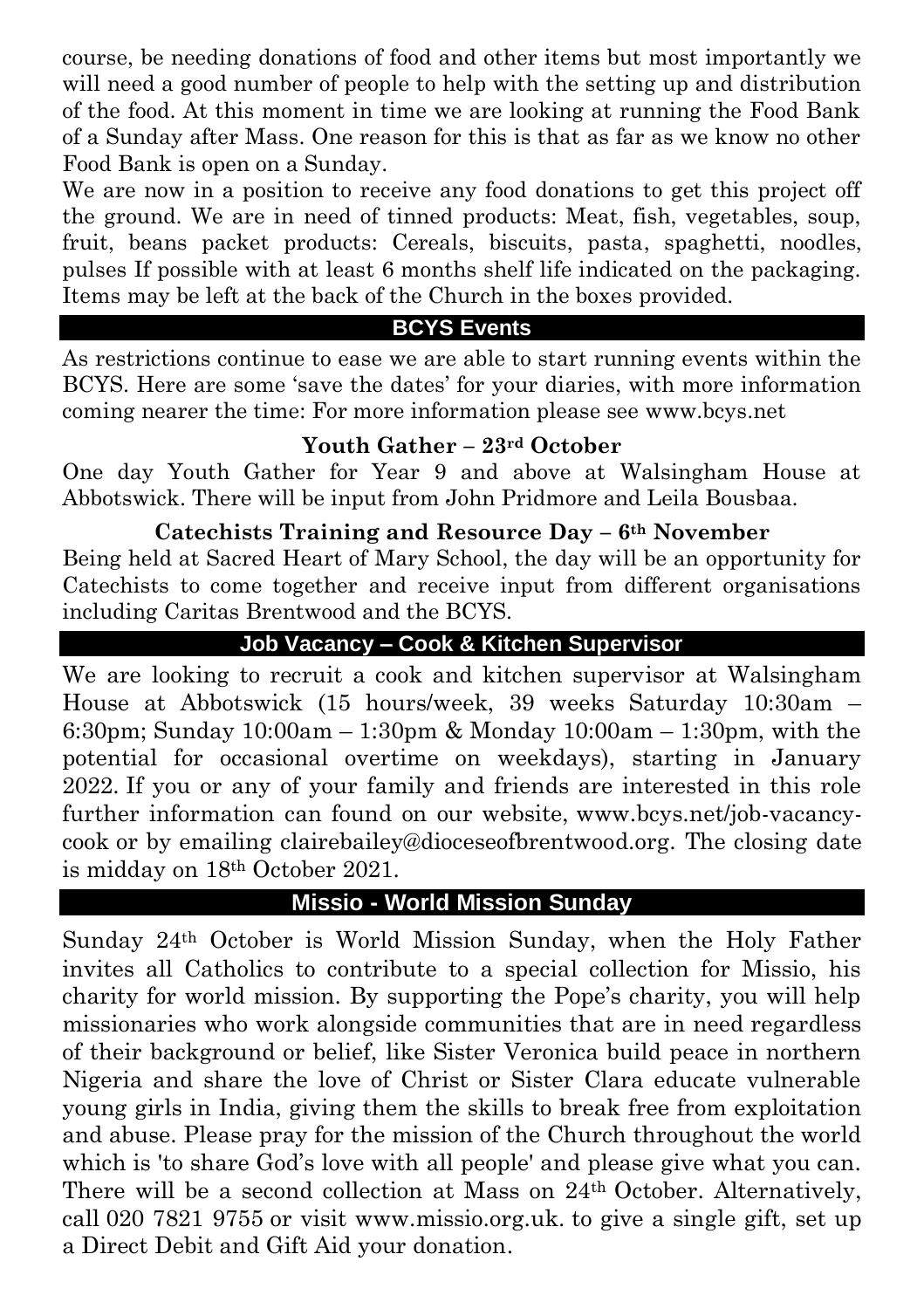|                                       |                    | <b>Readers for Mass</b>                          |  |  |  |  |
|---------------------------------------|--------------------|--------------------------------------------------|--|--|--|--|
| Sat 9 <sup>th</sup> Oct               | 6:00pm             | <b>Peter Roberts &amp; Anne Carroll</b>          |  |  |  |  |
| Sun 10th Oct                          | 9:00am             | <b>Ngozi Onodugo &amp; Alfonse Gabriel</b>       |  |  |  |  |
|                                       | 11:00am            | <b>Confirmation Candidates</b>                   |  |  |  |  |
| Sat 16th Oct                          | 6:00pm             | <b>Caroline Van Der Steem &amp; Anne Carroll</b> |  |  |  |  |
| Sun 17th Oct                          | 9:00am             | Daniel Hughes & Annette O'Donoghue               |  |  |  |  |
|                                       | 11:00am            | Clare Nwachukwa & Onose Egualaeon                |  |  |  |  |
| Sat 23rd Oct                          | 6:00 <sub>pm</sub> | <b>Marian Fitzgterald &amp; Peter Roberts</b>    |  |  |  |  |
| Sun 24 <sup>th</sup> Oct              | 9:00am             | Philippa Ademuyiwa & Ngozi Onodugo               |  |  |  |  |
|                                       | 11:00am            | Veronica Obi & Nora Bell                         |  |  |  |  |
| <b>Eucharistic Ministers for Mass</b> |                    |                                                  |  |  |  |  |
| Sat 9 <sup>th</sup> Oct               | 6:00pm             | <b>Caroline Van Der Steem</b>                    |  |  |  |  |
| Sun 10th Oct                          | 9:00am             | <b>Matthew Onyemah</b>                           |  |  |  |  |
|                                       | 11:00am            | Veronica Obi                                     |  |  |  |  |
|                                       |                    |                                                  |  |  |  |  |
| Sat 16 <sup>th</sup> Oct              | 6:00pm             | Marian Fitzgterald                               |  |  |  |  |
| Sun 17 <sup>th</sup> Oct              | 9:00am             | Amanda Shapati                                   |  |  |  |  |
|                                       | 11:00am            | Nora Bell                                        |  |  |  |  |
| Sat 23 <sup>rd</sup> Oct              | 6:00pm             | <b>Caroline Van Der Steem</b>                    |  |  |  |  |
| Sun 24 <sup>th</sup> Oct              | 9:00am             | <b>Dennis Ahorituwere</b>                        |  |  |  |  |
|                                       | 11:00am            | Augusta Egualeonan                               |  |  |  |  |
| <b>Welcomers /Readers</b>             |                    |                                                  |  |  |  |  |

Please contact the Presbytery if you are willing to go on a rota as a welcomer or reader now that the Church is returning to 'normal'.

### **Mass Intentions**

If you would like a Mass celebrated please post your intention through the letter box with your donation. Alternatively you can give your donation via the repository. Envelopes are available in the Church entrance.

### **Rest and Reflection Weekend Retreat for adults**

We welcome you to join us for a weekend of reflection and prayer in the beautiful house, grounds and chapel of Walsingham House at Abbotswick at 3:00pm 19th–21st November 2021. The cost is £150 for a single room, £200 for a twin (twin bookings must be made together with someone known to you). This price is for 2 nights' accommodation and all meals (all rooms are en-suite). For more information, please contact Joe Beattie on 01277 373959 or email josephbeattie@dioceseofbrentwood.org.

# **Second Collection**

There will be a second collection after all weekend Masses this weekend for Prisoners Sunday and after all weekend Masses on 24th October for World Mission Day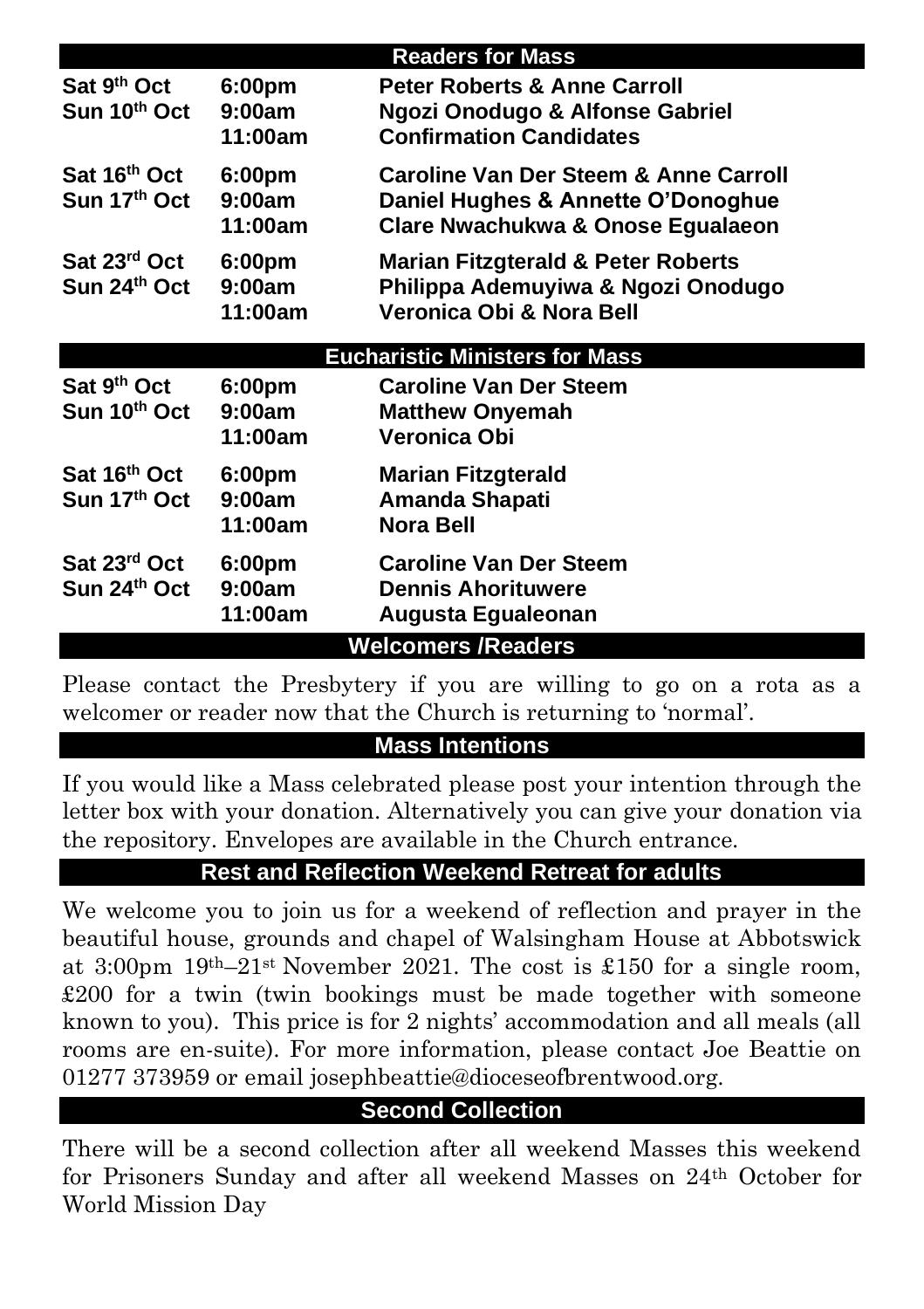### **Donate to the parish with Giftaid-it**

| Donate £3.00 | Donate £5.00 | Donate £10.00 | Donate £20.00 |
|--------------|--------------|---------------|---------------|
|              |              |               |               |

### **Donate to the parish without Giftaid-it**

| Donate £3.00 | Donate £5.00 | Donate £10.00 | Donate £20.00 |
|--------------|--------------|---------------|---------------|
|              |              |               |               |

#### **Counters**

We are looking for volunteers who can give up a few hours of their time after 11:00am Mass to count the money collected at all weekend Masses. We are hoping to get enough volunteers so that we can get at least three teams so it will be one week on and two weeks off. If you are interested please contact the presbytery via email or phone during office hours (between 10:00am and 1:00pm)

#### **First Holy Communion Programme**

The next session for 1st Holy Communion children will take place on Saturday 6th November at 10:00am in the CASA Hall. **At the same time** the parents meeting will take place. Your Mass will take place Sunday 7th November at 11:00am.

#### **Caliyp Programme**

The next 2 **sessions** for Caliyp candidates will take place on Wednesday 20th October and 3rd November 5:30pm to 7:00pm in the Presbytery.

#### **RCIA Programme**

The next session for RCIA candidates will take place on Tuesday 19th October at 7:30pm in the presbytery.

#### **Confirmation Programme**

The next session for Confirmation candidates will take place on Saturday 6th November at 2:30pm in the Church. Your Mass will take place on Sunday 14th November at 9:00am